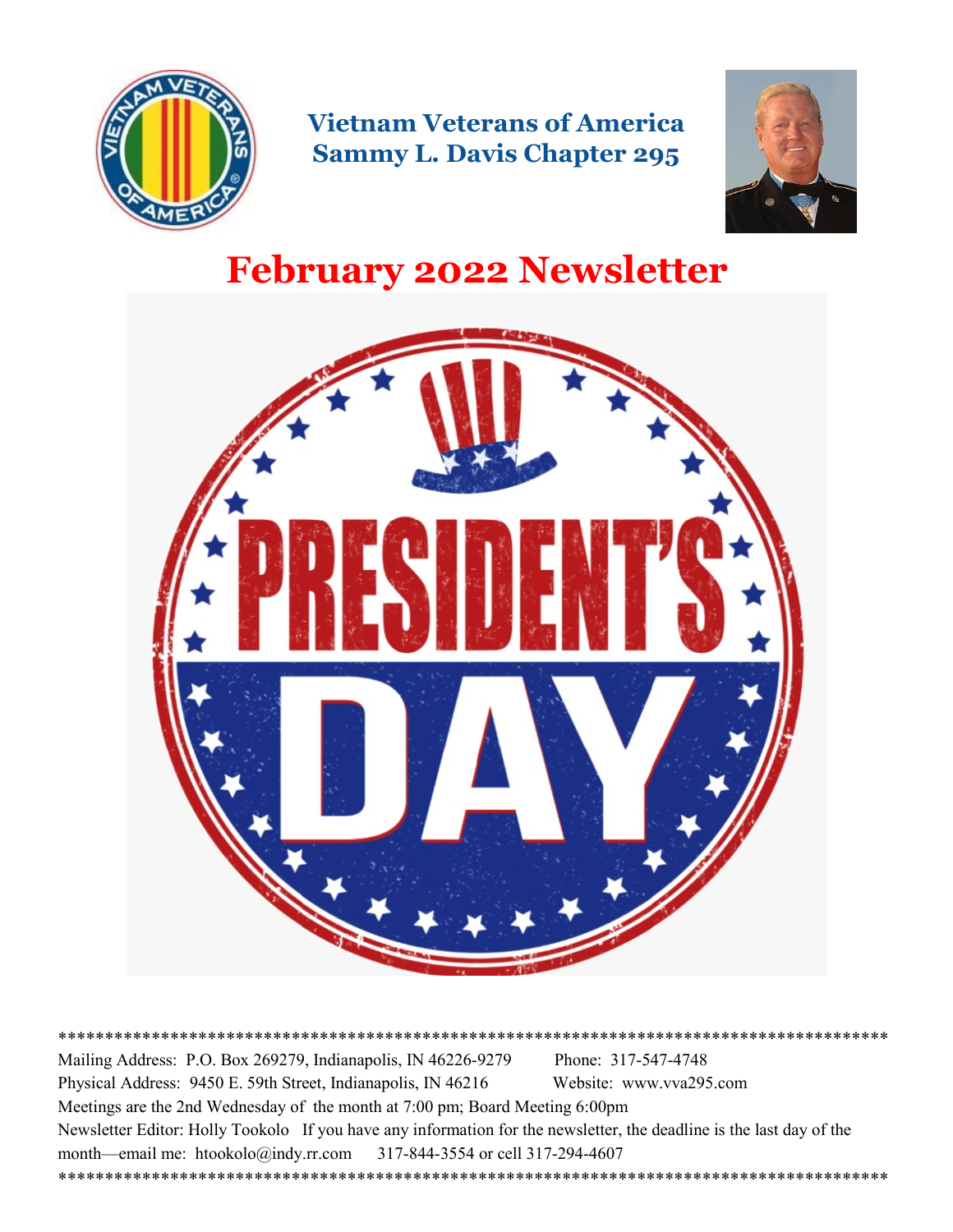## **VVA 295 Officers**

| President      | Larry Shaw    | comdshaw@yahoo.com                       | 765-618-4067 |
|----------------|---------------|------------------------------------------|--------------|
| Vice President | Don McFarland | dmac101@comcast.net                      | 812-593-2554 |
| Secretary      | Mike Dolan    | michaeledolan@prodigy.net $317-374-5578$ |              |
| Chaplain       | Robert Wright | gospelbobw@gmail.com                     | 317-714-4618 |

#### **Board of Directors**

| <b>Steve Anderson</b> | asteton $(a)$ aol.com          | 317-431-9683 |
|-----------------------|--------------------------------|--------------|
| Ron Ayres             | ron.ayers@att.net              | 317-319-6968 |
| <b>Rick Brown</b>     | rbrown46140@gmail.com          | 317-509-2022 |
| Mike Hamm             | indyhambone@sbcglobal.net      | 317-371-9833 |
| Verne Hanson          | ver61el.handon@comcast.net     | 317-439-7982 |
| <b>Steve Mabrey</b>   | spmabrey@comcast.net           | 317-459-6255 |
| Ken Walters           | kennethgwalters@gmail.com      | 317-372-2231 |
| Dennis Smalling       | smallingindy@sbcglobal.net     | 317-313-1577 |
|                       | <b>AVVA Liaison</b>            |              |
| Tony Gigli            | Anthony.gigli@gmail.com        | 317-965-1976 |
| <b>Holly Tookolo</b>  | $htookolo(\omega)$ indy.rr.com | 317-294-4607 |
|                       |                                |              |

**\*\*\*\*\*\*\*\*\*\*\*\*\*\*\*\*\*\*\*\*\*\*\*\*\*\*\*\*\*\*\*\*\*\*\*\*\*\*\*\*\*\*\*\*\*\*\*\*\*\*\*\*\*\*\*\*\*\*\*\*\*\*\*\*\*\*\*\*\*\*\*\*\*\*\*\*\*\*\*\*\*\*\*\*\*\*\***

### **WARRIORS HOPE**

Every Thursday evening at 6pm you will find John Smitha at the Fort Harrison Veteran Center leading and helping a group of veterans with fellowship. Coffee and donuts are usually available. All veterans are welcome. It is good to talk with other veterans. If you have questions, call John Smitha, 317-439-6304.



### **Reminder: The Veteran Magazine is online at [www.vvaveteran.org](https://avva.us9.list-manage.com/track/click?u=4ab4860ec05a1a8f83e175e63&id=738858a3be&e=672acd907e)**

The November/December issue was mailed and on website. A few AVVA members did not receive this issue in the mail. Be sure to read the article about **MICHAEL GORMALLEY: A Second 'Tour of Duty' in Vietnam.** Michael Gormally, a VVA member who served as a U.S. Army MP doing intelligence work in Vietnam in 1971-72, has been teaching English as a second language in Vietnam since 2007. \*\*\*\*\*\*\*\*\*\*\*\*\*\*\*\*\*\*\*\*\*\*\*\*\*\*\*\*\*\*\*\*\*\*\*\*\*\*\*\*\*\*\*\*\*\*\*\*\*\*\*\*\*\*\*\*\*\*\*\*\*\*\*\*\*\*\*\*\*\*\*\*\*\*\*\*\*\*\*\*\*\*\*\*\*\*\*

\*\*\*\*\*\*\*\*\*\*\*\*\*\*\*\*\*\*\*\*\*\*\*\*\*\*\*\*\*\*\*\*\*\*\*\*\*\*\*\*\*\*\*\*\*\*\*\*\*\*\*\*\*\*\*\*\*\*\*\*\*\*\*\*\*\*\*\*\*\*\*\*\*\*\*\*\*\*\*\*\*\*\*\*\*\*\*

### **Membership Report**

VVA membership total as of December 31, 2021 is 347. By Steve Anderson

AVVA membership total as of December 31, 2021 is 36. By Holly Tookolo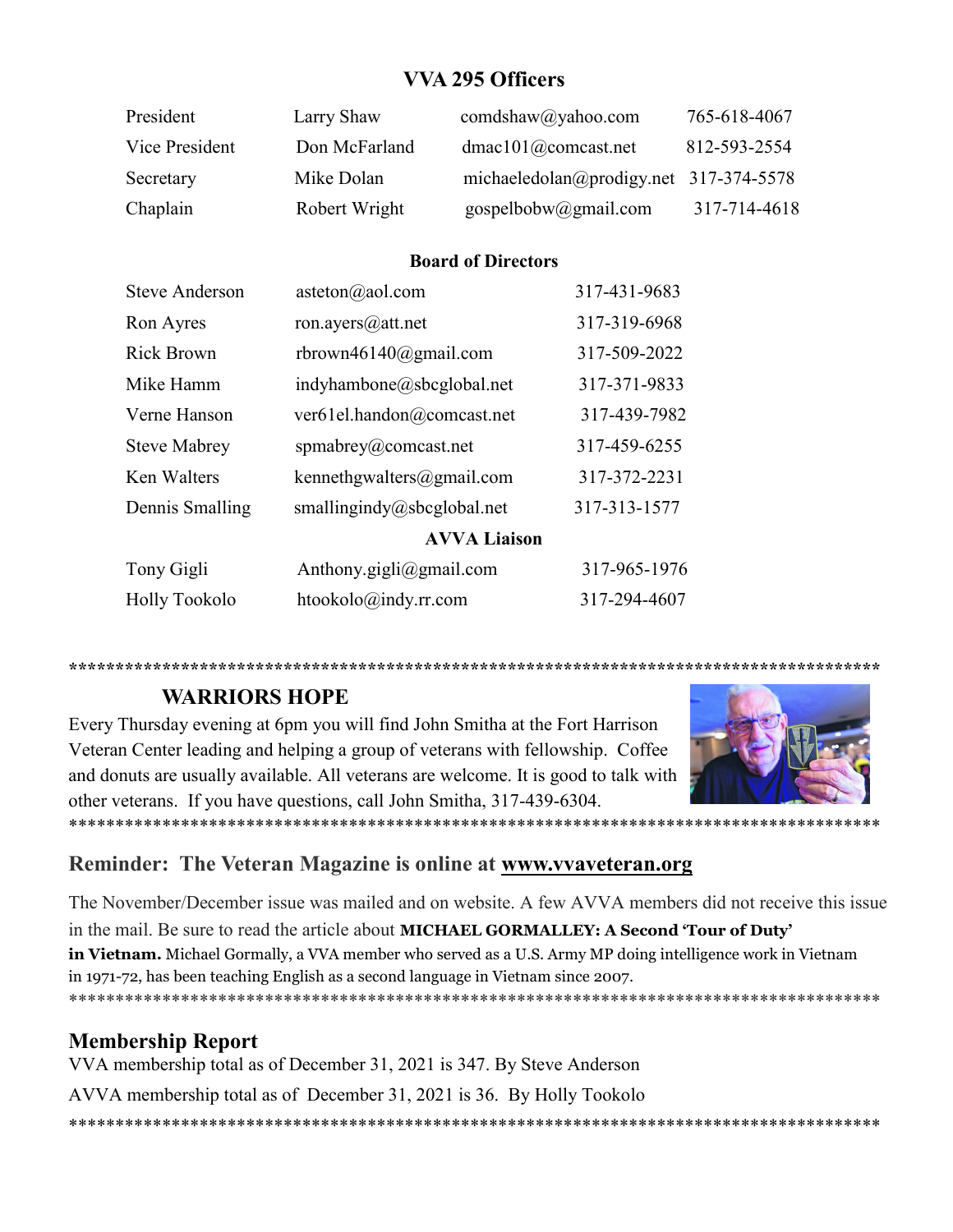# **Important Dates**

| Feb 1    | Ground Hog Day                                             |
|----------|------------------------------------------------------------|
| Feb 3    | Four Chaplains Sunday                                      |
| Feb 9    | VVA 295 Board Meeting at 6pm; Regular meeting at 7pm       |
| Feb 14   | Valentine's Day                                            |
| Feb 21   | Presidents Day                                             |
| Mar 9    | VVA 295 Board Meeting at 6pm; Regular meeting at 7pm       |
| Mar $13$ | Daylight Saving Time                                       |
| Mar $17$ | St Patrick's Day                                           |
| Mar 19   | VVA Indiana State Council 11am Finance; 12 regular meeting |
|          |                                                            |

### **ELECTION NOTICE:**

April 13 at the regular meeting the elections will take place. Nominations will be held at the March and April regular meetings. \*\*\*\*\*\*\*\*\*\*\*\*\*\*\*\*\*\*\*\*\*\*\*\*\*\*\*\*\*\*\*\*\*\*\*\*\*\*\*\*\*\*\*\*\*\*\*\*\*\*\*\*\*\*\*\*\*\*\*\*\*\*\*\*\*\*\*\*\*\*\*\*\*\*\*\*\*\*\*\*\*\*\*\*\*\*\*\*\*

# **THIS DATE IN HISTORY**

- **Feb 5, 1960** Saigon government requests that Washington double U.S. Military Assistance and Advisory Group strength from 342 to 685.
- **Feb 1, 1962** The 39th Signal Battalion, a communication unit, is the first unit of regular U.S. ground forces to arrive in Vietnam.
- Feb 1, 1965 A Cuban publication reports that Cubans are helping to train the Viet Cong.
- **Feb 7, 1965** As part of the already planned Operation Flaming Dart, 49 U.S. Navy jets from the carriers Coral Sea and Hancock drop bombs on barracks and staging areas at Dong Hoi, a guerrilla training camp
- **Feb 9, 1965** U.S. Marine Corps Hawk air defense missile battalion is deployed to Danang.
- **Feb 16, 1965** Former President Harry Truman issues a statement that gives his full support to President Johnson's policies in Vietnam and attacks the "irresponsible critics...who have neither all the facts...not the answers."
- **Feb 1, 1966** The U.S. Air Force's 460th Tactical Reconnaissance Wing deploys to South Vietnam for combat operations.
- **Feb 14, 1968** Senator Stuart Symington (D-MO) reports that the cost of the Vietnam War for fiscal year 1969 was \$32 billion.
- **Feb 27. 1968** CBS news anchorman Walter Cronkite, who has just returned from Saigon and Hue, tells Americans during his evening broadcast that he is certain "the bloody experience of Vietnam is to end in a stalemate" and asserts that it is time for the U.S. to seek a negotiated end to the war.



**The Bunker** 

Your purchases support VVA 295 and Fort Harrison Veterans Center. The Bunker is scheduled to be at the VA all year. Steve is still looking for another manager to help with the Bunker. Right now Steve and Wallace Vaughn take turns as manager at VA. To volunteer call Holly 317- 294-4607; to manage, call Steve 317-459-6255. Hours 7am-3pm at VA .

.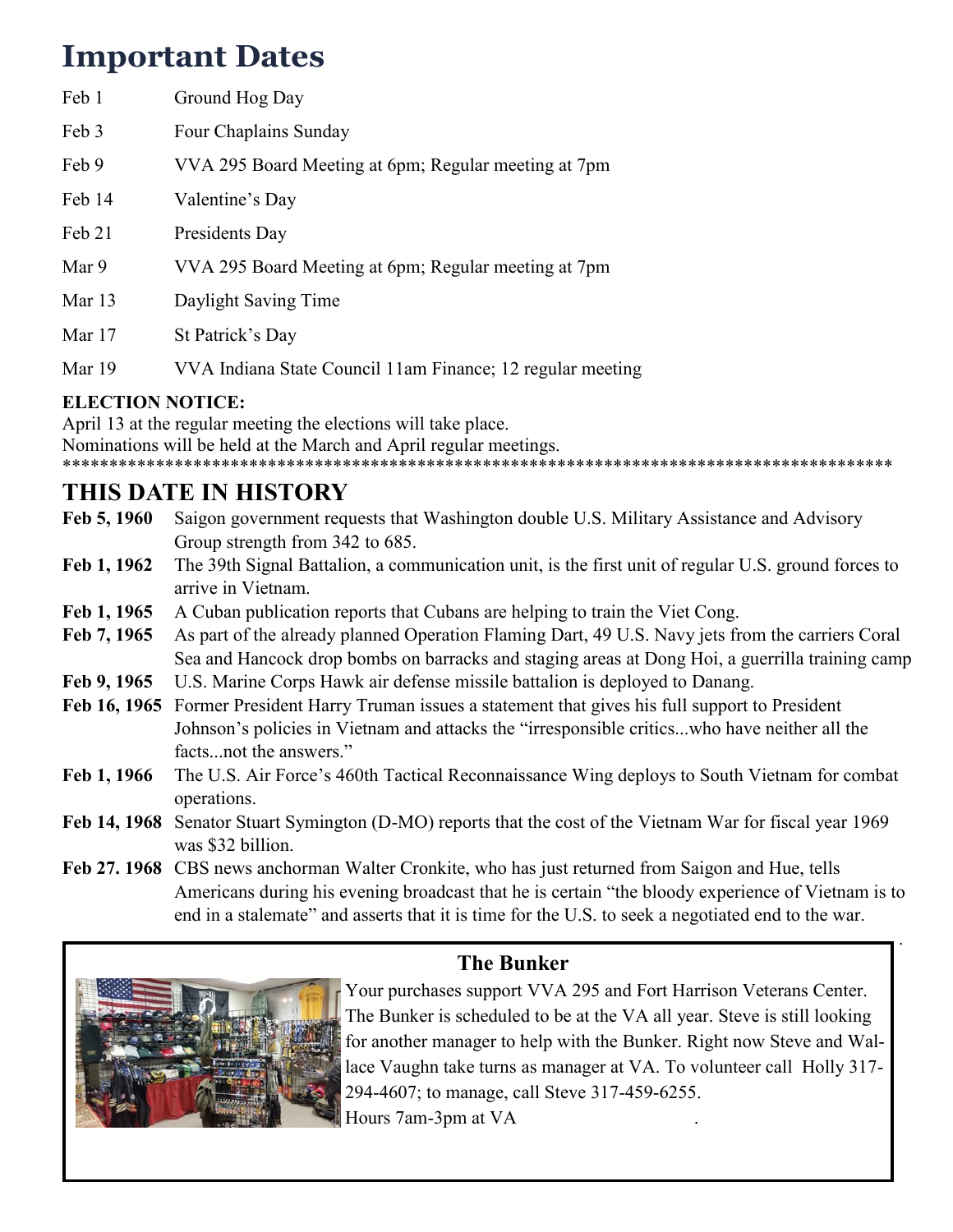

Brighton Hospice is looking for compassionate, dedicated people who want to help end-of-life patients and their families. Volunteers provide a comforting, supportive presence to patients for approximately 1-2 hours per week. Training is provided along with ongoing support and education. Just bring your warm heart and loving smile! **Volunteer Disciplines** Be a Vital Part Want to Learn More? C Bereavement O Music Contact Your Local of Our **Volunteer Coordinator** Companion **O**Office

> Katresha Taylor Office: (317) 798-2160 ktaylor@brightonhospice.com

"We cannot change the outcome, but we can affect the journey." -Ann Richardson, Hospice Volunteer Bright<sub>(</sub>

**Care Team** 

o Massage

**OVigil** 

**O Pet Handler** 

**HOSPICE** 

Always Guided By Our Commitment to Excellence



280 E. 96th Street, Suite 350 © Indianapolis, IN 46240 ⊙ BrightonHospice.com/Volunteer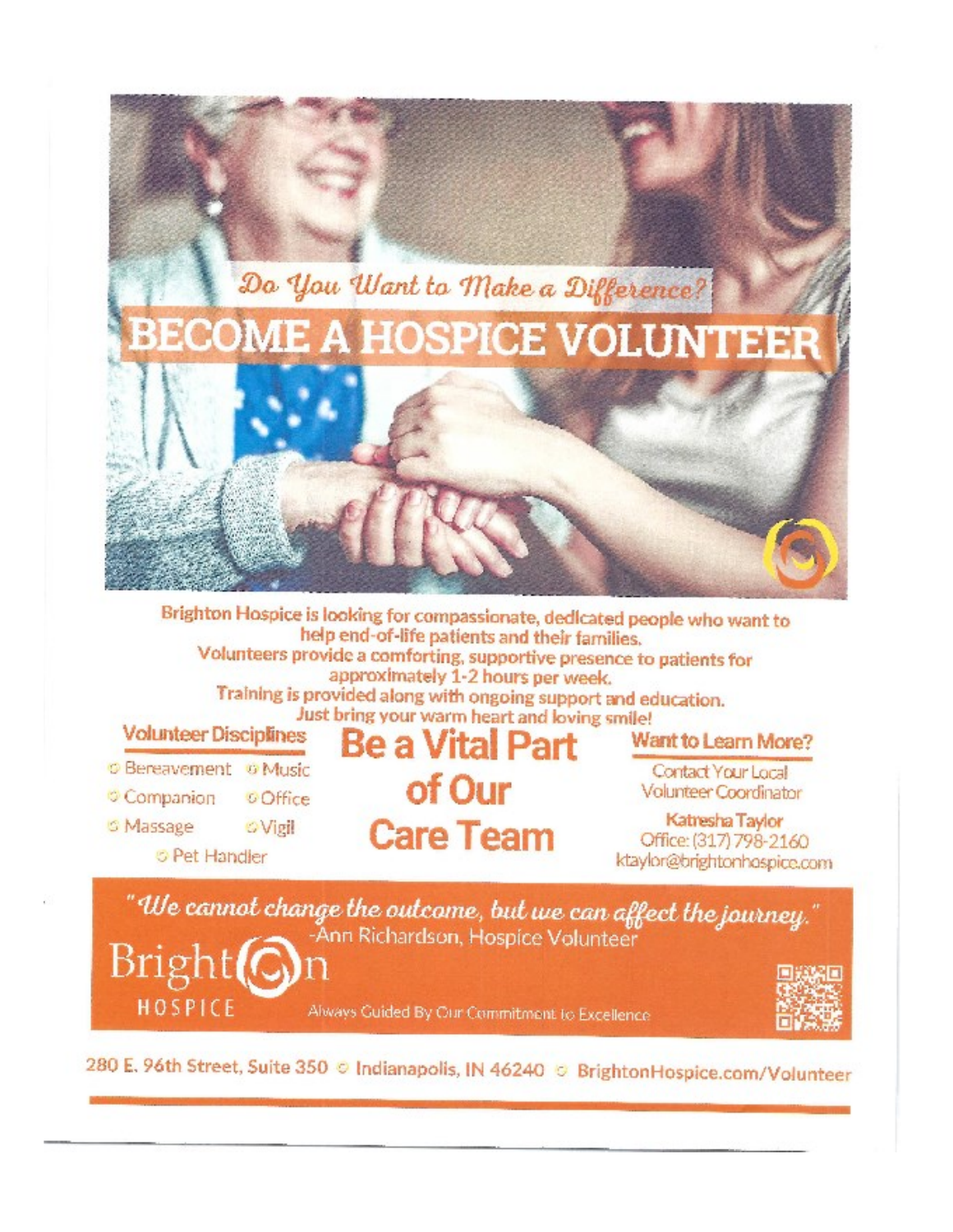

# **Attn: Post-9/11 Veterans**

Veteran Health Indiana will host a Zoom virtual event in February to share information about the 9/11 Military 2 VA (M2VA) Case Management Program for all Post-9/11 Veterans.

#### Take advantage of the resources available to you:

Aid and Attendance **Education Benefits Financial Planning** Housing **Medical Care Mental Health Services Service Connection Tax Credits Travel Pav VA Pension** 

#### Event Topic: Post-9/11 Military 2 VA Program

Wednesday, February 2, 2022 12 p.m., Eastern Time

Presented by Tricia Parker, LCSW, Post 9/11 M2VA Program Manager Marlene Julye, LCSW, M2VA Case Manager Robert Woods, LCSW, M2VA Case Manager

> Join this important Zoom Meeting https://bit.ly/3KOdA52 Meeting ID: 161 870 6735 Passcode: 953545

For information on different programs and services available through Veteran Health Indiana, please join us on the first Wednesday of each month, from noon to 12:30 p.m. Information and link will be sent via email each month prior to event.